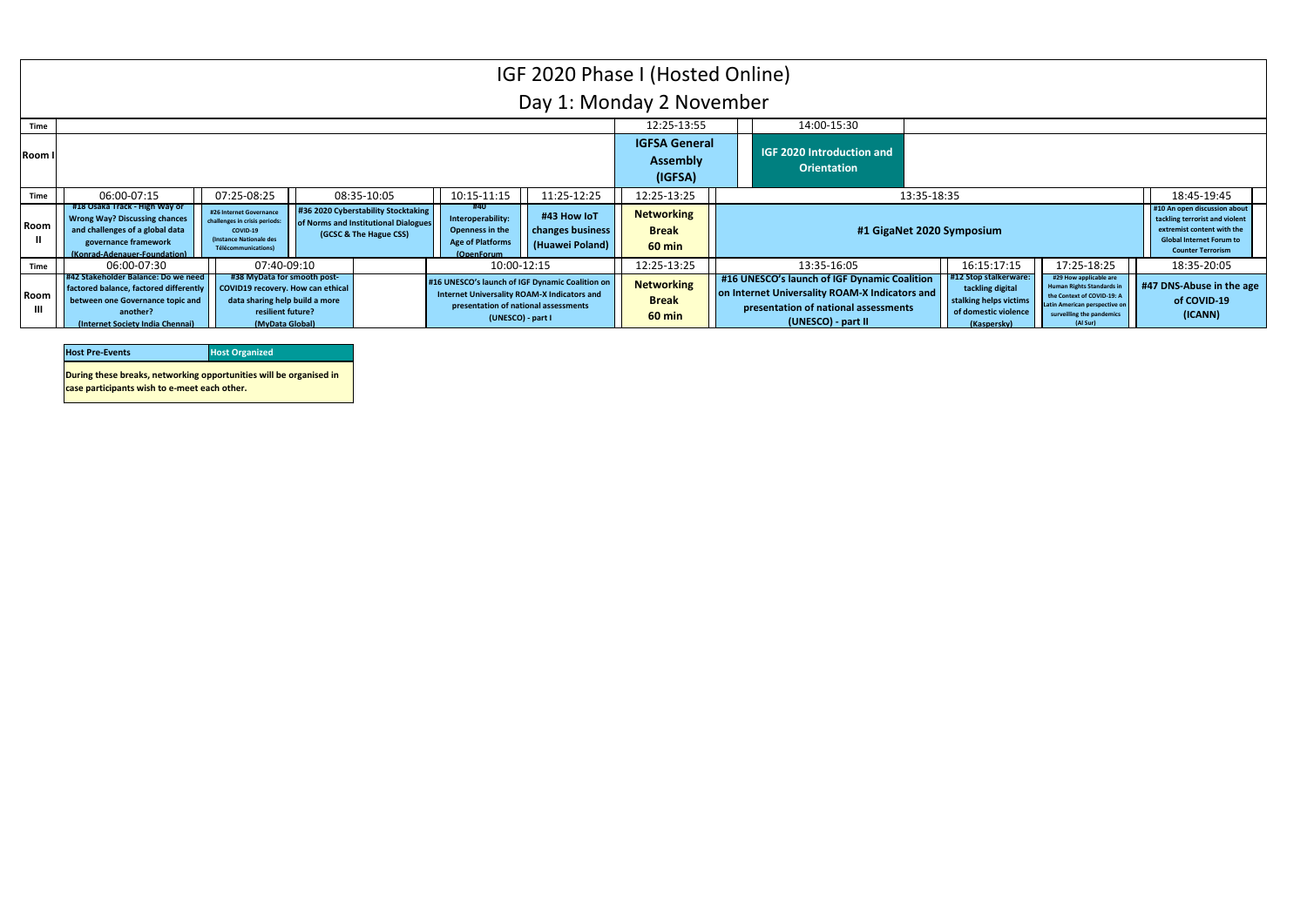**During these breaks, networking opportunities will be organised in case participants** 

**wish to e-meet each other.**

**Host Pre-Events**

|                 |                                                                                                                                        |                                                                                                                                    |                                                                                                                       | IGF 2020 Phase I (Hosted Online)                                                          | Day 2: Tuesday 3 November                                                              |             |                                                                  |                                          |                                                                                                                     |                                                                                               |                                                                                                                                                                               |                              |
|-----------------|----------------------------------------------------------------------------------------------------------------------------------------|------------------------------------------------------------------------------------------------------------------------------------|-----------------------------------------------------------------------------------------------------------------------|-------------------------------------------------------------------------------------------|----------------------------------------------------------------------------------------|-------------|------------------------------------------------------------------|------------------------------------------|---------------------------------------------------------------------------------------------------------------------|-----------------------------------------------------------------------------------------------|-------------------------------------------------------------------------------------------------------------------------------------------------------------------------------|------------------------------|
| UTC Time        | 06:30-08:00                                                                                                                            | 08:10-09:10                                                                                                                        | 09:20-10:50                                                                                                           |                                                                                           | 11:00-14:00                                                                            |             |                                                                  | 14:00-15:00                              | 15:10-16:10<br>#14 The corona virus                                                                                 |                                                                                               | 16:20-19:20                                                                                                                                                                   |                              |
| Room            | #2 Bridging Stakeholder Gaps to<br>Eliminating barriers to participation in<br><b>Internet Governance Processes</b><br>(Mauritius IGF) | #21 AfICTA - Driving the<br>digital potential of Africa<br>(Africa ICT Alliance)                                                   | #11 Digital Cooperation and<br><b>Children's Rights</b><br>(5 Rights Foundation)                                      | #13 Internet Society's Collaborative Leadership Exchange (CLX)                            | (Internet Society)                                                                     |             |                                                                  | <b>Networking Break</b><br>60 min        | pandemic: A global crisis is<br>showing us how to live<br>online<br>(European Schoolnet - Insafe)                   |                                                                                               | #32 Environmental justice and an anti-extractive internet :<br>impacting policy through developing a feminist principle<br>(Association for Progressive Communications - APC) |                              |
| UTC Time        | 06:30-07:30                                                                                                                            |                                                                                                                                    | 07:40-11:10                                                                                                           |                                                                                           | 11:20-13:20                                                                            |             | 13:30-14:00                                                      | 14:00-15:00                              | 15:10-16:40                                                                                                         |                                                                                               | 16:50-18:50                                                                                                                                                                   | 19:00-20:00                  |
| <b>Room II</b>  | #7 Innovations and<br><b>Synergies Across Data</b><br><b>Ecosystems for the SDGs</b><br>(HACEP-Ghana)                                  |                                                                                                                                    | #8 EuroDIG - Open Forum<br>(EuroDIG)                                                                                  | Affordability Report 2020 & Broadband Planning<br>(Alliance for Affordable Internet (Web) | Workshop<br>${\sf Countability}$                                                       |             | Launch of<br>frica Inte<br>Rights<br><b>Associatio</b><br>(AIRA) | <b>Networking Break</b><br>$60$ min      | #31 Civil Society Coordination<br>meeting: a Public Interest Internet<br>discussion<br>(Internet Governance Caucus) |                                                                                               | #30 From Principles to Practice: Artificial<br>Intelligence and the Role of the Private Sector<br>(International Chamber of Commerce)                                         | #33 Internet 101<br>(ICANN)  |
| UTC Time        | 06:30-08:00                                                                                                                            | 08:10-09:10                                                                                                                        | 09:20-12:20                                                                                                           |                                                                                           |                                                                                        | 12:40-13:55 |                                                                  | 14:00-15:00                              | 15:10-16:10                                                                                                         | 16:20-17:20                                                                                   | 17:30-19:00                                                                                                                                                                   | 19:10-20:10                  |
| <b>Room III</b> | #17 We the Internet - Experiencing the<br><b>Global Deliberation</b><br>(Missions Publiques)                                           | #37 Protecting the Public Core of th<br>Internet: from formulation to<br>mplementation<br>(The Hague Centre for Strategic Studies) | #28 Data governance from an economic perspective --- Issues of<br>economic equity and justice<br>(Just Net Coalition) |                                                                                           | #27 National AI Strategies & AI<br>for Sustainable Development<br>(The Future Society) |             |                                                                  | <b>Networking Break</b><br><b>60 min</b> | #4 North Africa<br><b>Stockholders Coordination</b><br>meeting<br>(ICT Foundation for<br>Development - Libya)       | #45 Youth's role in<br><b>Capacity Building</b><br><b>Activities</b><br>(Habitat Association) | #50 People-focused Smart Cities<br>(Fundación Ciudadanía<br>Inteligente)                                                                                                      | #9 IGF LAC Space<br>(LACTLD) |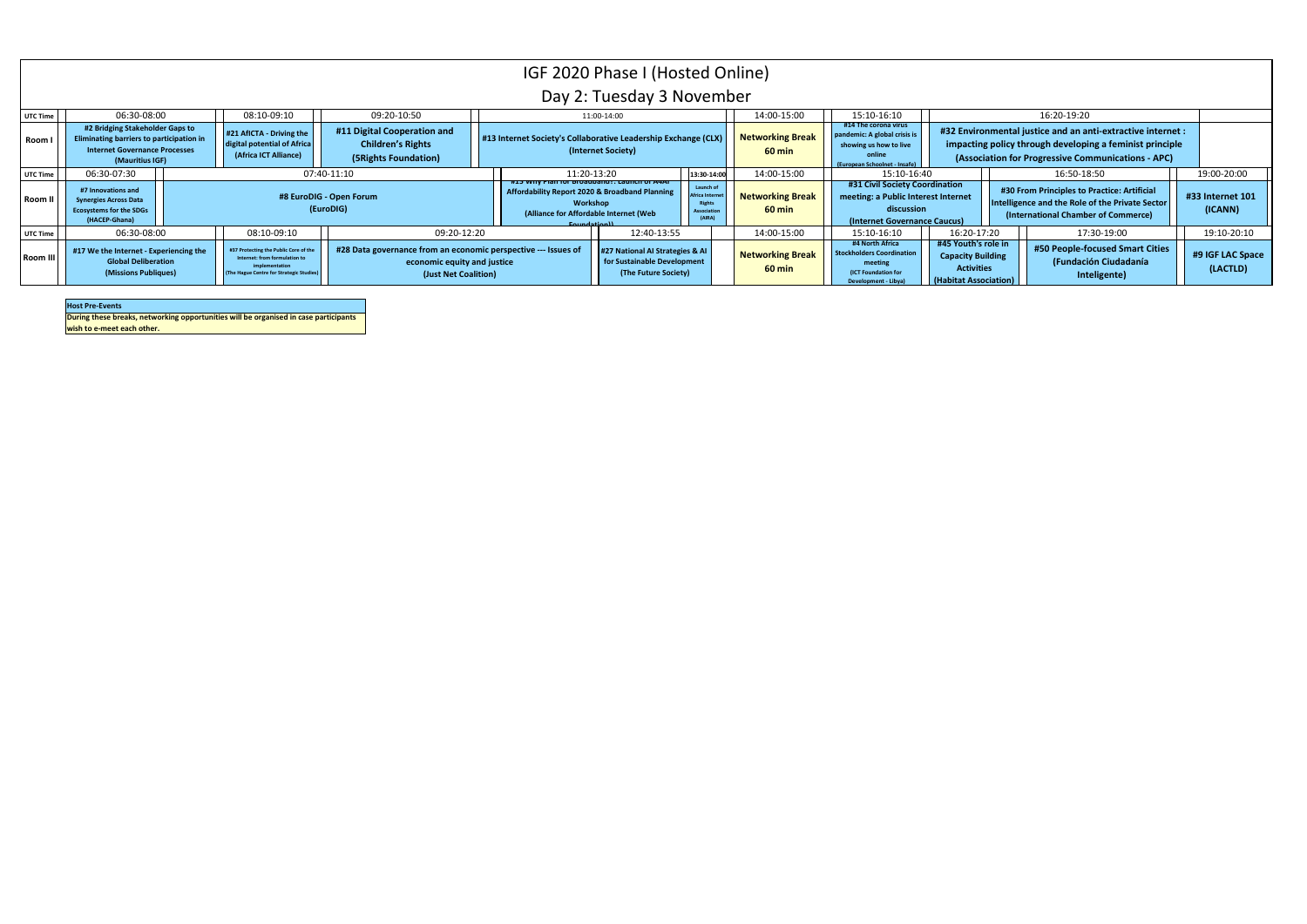| <b>Host Pre-Events</b>                                                                                             |                                   |
|--------------------------------------------------------------------------------------------------------------------|-----------------------------------|
| <b>Data Thematic Track</b>                                                                                         | <b>Environment Thematic Track</b> |
| <b>Inclusion Thematic Track</b>                                                                                    | <b>Trust Thematic Track</b>       |
| During these breaks, networking opportunities will be organised in case<br>participants wish to e-meet each other. |                                   |
| For explanation on acronyms and types of sessions, visit the IGF website.                                          |                                   |

 $\sim$ 

|          |                                                                                                  |                                                                            |                                                                                                                                                                                       |             |                                                                                            | IGF 2020 Phase I (Hosted Online)                                                                         |                                                                                                                                                                                  |                                                                         |                                                                                                        |                                                                                        |                                                                                                                             |                                                                                                    |                                                                                                                    |
|----------|--------------------------------------------------------------------------------------------------|----------------------------------------------------------------------------|---------------------------------------------------------------------------------------------------------------------------------------------------------------------------------------|-------------|--------------------------------------------------------------------------------------------|----------------------------------------------------------------------------------------------------------|----------------------------------------------------------------------------------------------------------------------------------------------------------------------------------|-------------------------------------------------------------------------|--------------------------------------------------------------------------------------------------------|----------------------------------------------------------------------------------------|-----------------------------------------------------------------------------------------------------------------------------|----------------------------------------------------------------------------------------------------|--------------------------------------------------------------------------------------------------------------------|
|          |                                                                                                  |                                                                            |                                                                                                                                                                                       |             |                                                                                            | Day 3: Wednesday 4 November                                                                              |                                                                                                                                                                                  |                                                                         |                                                                                                        |                                                                                        |                                                                                                                             |                                                                                                    |                                                                                                                    |
| UTC Time | 07:00-08:30                                                                                      |                                                                            | 08:40-10:10                                                                                                                                                                           |             |                                                                                            | 12:20-13:20                                                                                              | 13:30-14:30                                                                                                                                                                      | 14:50-15:50                                                             | 16:00-17:30                                                                                            |                                                                                        |                                                                                                                             | 18:40-19:40                                                                                        | 19:50-21:15                                                                                                        |
| Room I   | Lessons learned from the<br><b>Pandemic: child rights and safety</b><br>(DC Child Online Safety) | #19 Let's work. Deployment of<br>internet standards and secure             | <b>ICT products and services</b><br>(De Natris Consult)                                                                                                                               |             |                                                                                            | <b>Cybersecurity local</b><br>policies and standards<br>(Group of NRIs)                                  | #20 Automating<br>Society - we'll show<br>the evidence<br>(AlgorithmWatch)                                                                                                       | <b>Networking</b><br><b>Break</b><br>$60 \text{ min}$                   | <b>Data Driven Health</b><br><b>Technologies</b><br>(DC on Data Driven Health<br><b>Technologies</b> ) |                                                                                        |                                                                                                                             | <b>Future of</b><br>jobs/work in the<br>digital age<br>(Group of NRIs)                             | <b>Glimpse: Automated</b><br>Decision-Making,<br><b>Discrimination and the</b><br>Internet<br>(Derechos Digitales) |
| UTC Time |                                                                                                  | 08:10-09:40                                                                |                                                                                                                                                                                       |             |                                                                                            | 12:10-13:40                                                                                              | 13:50-14:50                                                                                                                                                                      | 14:50-15:50                                                             |                                                                                                        | 17:10-18:10                                                                            |                                                                                                                             | 18:20-19:50                                                                                        |                                                                                                                    |
| Room II  |                                                                                                  | Schools on Internet Goverance<br>(DC on Schools on Internet<br>governance) |                                                                                                                                                                                       |             |                                                                                            | <b>Governance of Blockchain-Based</b><br><b>Business: DAO Model Law</b><br>(DC on Blockchain Technology) | <b>Data utilization</b><br>for sustainability<br>(Group of NRIs)                                                                                                                 | <b>Networking</b><br><b>Break</b><br>$60 \text{ min}$                   |                                                                                                        | <b>OF39 Policy responses</b><br>from COVID19 and<br>the digital economy<br>(OECD)      |                                                                                                                             | <b>Community Networks at</b><br><b>Times of Crises and</b><br><b>Pandemics</b><br>(DC on Community |                                                                                                                    |
| UTC Time |                                                                                                  |                                                                            |                                                                                                                                                                                       | 09:20-10:20 | 10:30-12:00                                                                                | 12:10-13:10                                                                                              | 13:20-14:20                                                                                                                                                                      | 14:30-15:50                                                             |                                                                                                        | 16:00-17:40                                                                            | 17:50-18:50                                                                                                                 |                                                                                                    | 19:00-20:30                                                                                                        |
| Room III |                                                                                                  |                                                                            | OF13 Trust Building in<br><b>Cyberspace on Public Health</b><br><b>Emergencies</b><br>(Cyberspace Administration o<br><b>China and China Academy of</b><br><b>Cyberspace Studies)</b> |             | <b>Internet in Crisis</b><br><b>Management and Renewal</b><br>(DC on Core Internet Values) | <b>OF14 Copyright and</b><br>inclusion<br>(World Intellectual<br><b>Property Organization)</b>           | <b>OF16 Internet Governance</b><br>with and for the Citizens<br>(Missions Publiques;<br><b>Governments of Germany &amp;</b><br><b>Switzerland; European</b><br><b>Commission</b> | <b>Forum of the Internet</b><br>& Jurisdiction Policy<br><b>Network</b> |                                                                                                        | #39 Internet Commons Forum<br>(FGV, ISOC, APC, Centrum<br><b>Cyfrowe and Free2Air)</b> | OF31 Safe digital spaces,<br>dialogue on countering<br>cyberviolence<br>(UN Women, Web<br><b>Foundation, IT for Change)</b> |                                                                                                    | Fostering a new key role of<br><b>Youth in Internet</b><br>Governance<br>Youth Coalition in Internet               |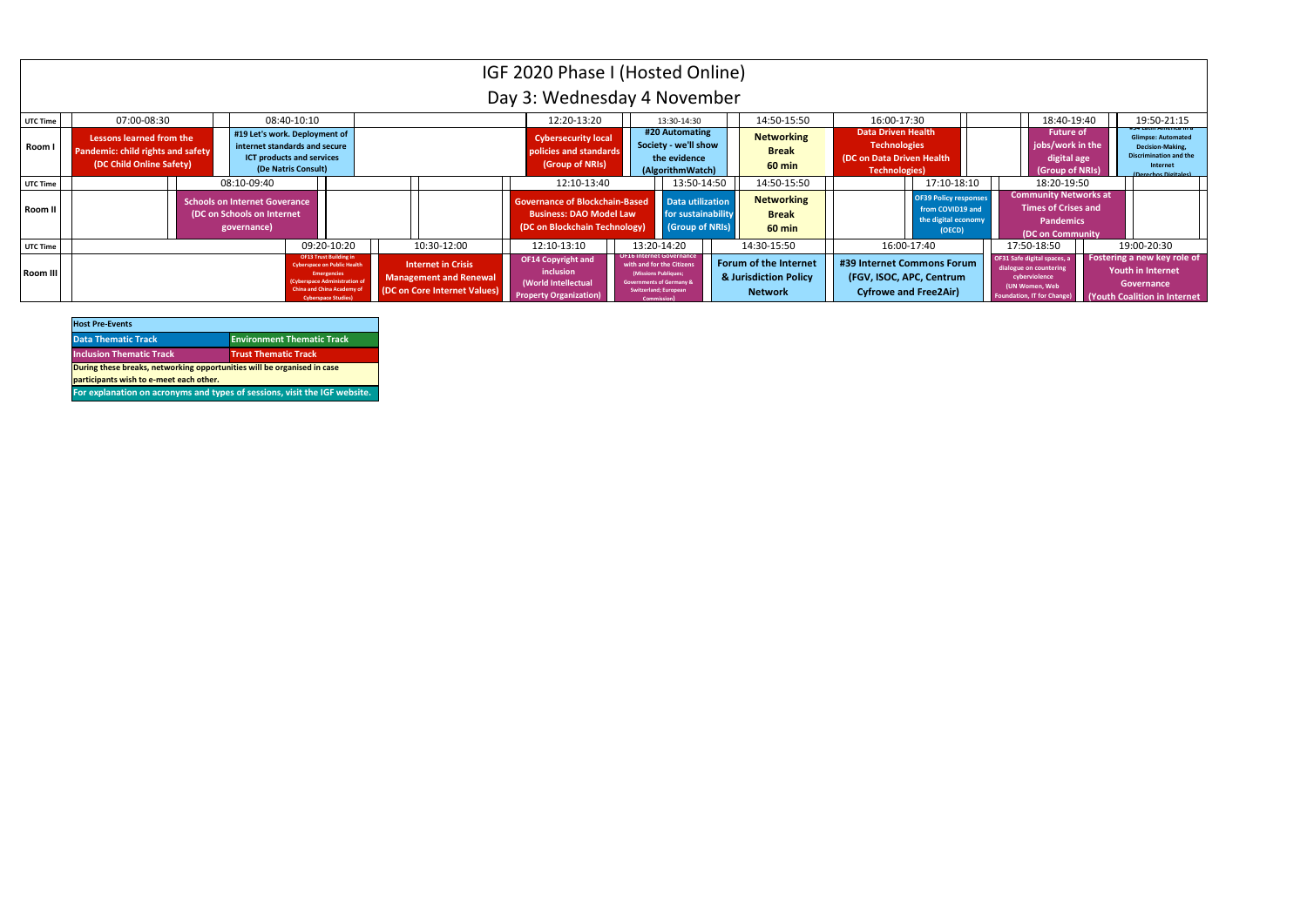| <b>Data Thematic Track</b>                                                           | <b>Environment Thematic Track</b> |
|--------------------------------------------------------------------------------------|-----------------------------------|
| <b>Inclusion Thematic Track</b>                                                      | <b>Trust Thematic Track</b>       |
| During these breaks, networking opportunities will be organised in case participants |                                   |
| wish to e-meet each other.                                                           |                                   |
| For explanation on acronyms and types of sessions, visit the IGF website.            |                                   |

|          |                                                                                                             |  |                                                                                                                   |             |                                                                                                                      |                                                                                          |                                                                                           | IGF 2020 Phase I (Hosted Online)                                                                                                |                                                                                                                                      |                                                    |                                                                                                       |                                                                                       |                                                                         |                                                                           |
|----------|-------------------------------------------------------------------------------------------------------------|--|-------------------------------------------------------------------------------------------------------------------|-------------|----------------------------------------------------------------------------------------------------------------------|------------------------------------------------------------------------------------------|-------------------------------------------------------------------------------------------|---------------------------------------------------------------------------------------------------------------------------------|--------------------------------------------------------------------------------------------------------------------------------------|----------------------------------------------------|-------------------------------------------------------------------------------------------------------|---------------------------------------------------------------------------------------|-------------------------------------------------------------------------|---------------------------------------------------------------------------|
|          |                                                                                                             |  |                                                                                                                   |             |                                                                                                                      |                                                                                          |                                                                                           | Day 4: Thursday 5 November                                                                                                      |                                                                                                                                      |                                                    |                                                                                                       |                                                                                       |                                                                         |                                                                           |
| UTC Time |                                                                                                             |  | 08:40-10:10                                                                                                       |             |                                                                                                                      | 10:20-11:20                                                                              | 11:30-12:30                                                                               | 12:40-14:10                                                                                                                     | 14:20-15:20                                                                                                                          | 15:20-16:20                                        | 16:20-17:50                                                                                           |                                                                                       | 18:10-19:10                                                             | 19:20-20:20                                                               |
| Room I   |                                                                                                             |  | <b>Future Unclear: data and bodies</b><br>in the post-pandemic times<br>(DC on Gender and Internet<br>Governance) |             |                                                                                                                      | <b>OF18 Safety by Design -</b><br>implementation and<br>impact<br>(eSafety Commissioner) | <b>OF17 Building an ecosystem</b><br>of media for public good<br>(EBU, UNESCO, WIPO, CoE) | <b>Equitable access to digital content:</b><br>lessons from COVID-19<br>(DC on Public Access in Libraries)                      | Digital economy: trans-<br>erritorial regulations and<br>the impact on digital<br>sovereignty<br>(Group of NRIs)                     | <b>Networking</b><br><b>Break</b><br>60 min        | <b>Platform Regulations: Towards A</b><br><b>Common Vocabulary</b><br>(DC on Platform Responsibility) |                                                                                       | <b>Technical aspects</b><br>of content<br>regulation<br>(Group of NRIs) | <b>OF34 Global</b><br><b>Forum on Cyber</b><br><b>Expertise</b><br>(GFCE) |
| UTC Time | 07:30-08:30                                                                                                 |  | 08:40-09:40                                                                                                       |             | 09:50-10:50                                                                                                          |                                                                                          |                                                                                           | 12:30-13:30                                                                                                                     | 13:50-14:50                                                                                                                          | 15:20-16:20                                        | 16:30-17:30                                                                                           | 17:40-18:40                                                                           |                                                                         |                                                                           |
| Room II  | <b>OF20 Attention economy</b><br>and free expression?<br>(Council of Europe<br><b>Hamburg Media School)</b> |  | <b>OF21 Strengthening</b><br><b>Implementation Capacities</b><br>for AI Ethics<br>(UNESCO)                        |             | <b>OF23 EU Delegation to</b><br>the IGF & the Youth IGF<br>(TaC; European Parliament;<br><b>European Commission)</b> |                                                                                          |                                                                                           | <b>UFZ4 Unline Safety</b><br><b>Technology: Towards a</b><br><b>Global Market?</b><br>(UK Government; Graham<br><b>Francish</b> | <b>OF25 Freedom Online</b><br><b>Coalition Open Forum</b><br>(Global Partners Digital;<br><b>Government of Finland)</b>              | <b>Networking</b><br><b>Break</b><br><b>60 min</b> | <b>OF44 Technical</b><br><b>Internet</b><br><b>Governance</b><br>(ICANN)                              | <b>OF30 Human rights</b><br>and the use of AI in<br>the field of health<br>(FRA; CoE) |                                                                         |                                                                           |
| UTC Time |                                                                                                             |  |                                                                                                                   | 09:10-10:40 |                                                                                                                      |                                                                                          | 10:50-12:20                                                                               | 12:30-13:30                                                                                                                     | 13:40-15:10                                                                                                                          | 15:20-16:20                                        |                                                                                                       | 16:30-19:00                                                                           |                                                                         |                                                                           |
| Room III |                                                                                                             |  | DC on Data Driven Health<br><b>Technologies (DC-DDHT)</b>                                                         |             |                                                                                                                      |                                                                                          | <b>DC on Data and Trust (DC-DT)</b>                                                       | <b>OF6 African Union</b><br><b>Open Forum</b>                                                                                   | #Netgov and news media<br>sustainability in the times of crisis<br>(DC on the Sustainability of<br><b>Journalism and News Media)</b> | <b>Networking</b><br><b>Break</b><br>60 min        |                                                                                                       | <b>IGF 2020 Youth Summit</b>                                                          |                                                                         |                                                                           |